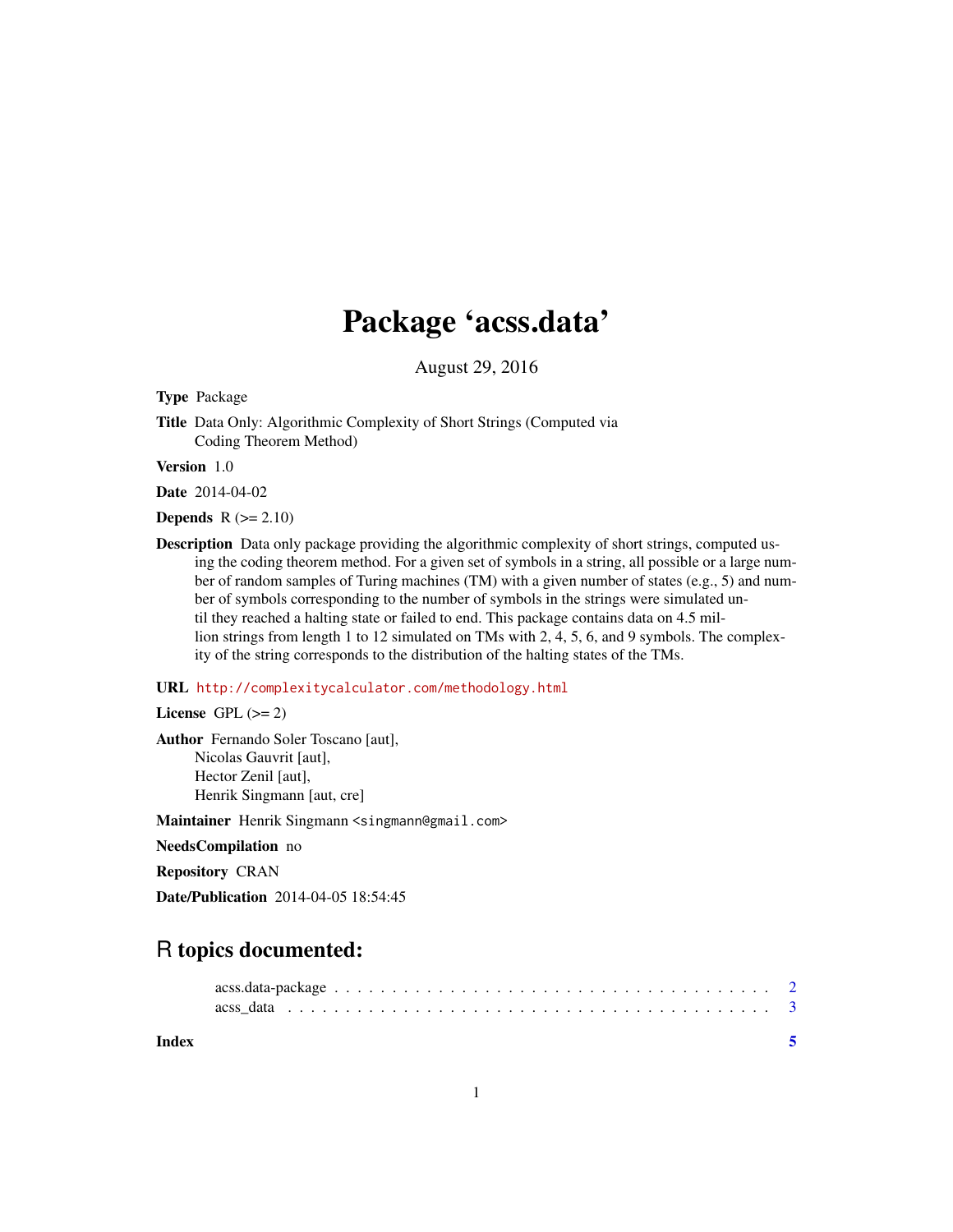<span id="page-1-0"></span>acss.data-package *Data Only: Algorithmic Complexity of Short Strings (Computed via Coding Theorem Method)*

#### Description

Data only package providing the algorithmic complexity of short strings, computed using the coding theorem method. For a given set of symbols in a string, all possible or a large number of random samples of Turing machines (TM) with a given number of states (e.g., 5) and number of symbols corresponding to the number of symbols in the strings were simulated until they reached a halting state or failed to end. This package contains data on 4.5 million strings from length 1 to 12 simulated on TMs with 2, 4, 5, 6, and 9 symbols. The complexity of the string corresponds to the distribution of the halting states of the TMs.

#### Details

| Package:              | acss.data                                        |
|-----------------------|--------------------------------------------------|
| Type:                 | Package                                          |
| Version:              | 1.0                                              |
| Date:                 | 2013-04-02                                       |
| License: GPL $(>= 2)$ |                                                  |
| URL:                  | http://complexitycalculator.com/methodology.html |

This package *only* contains data. Therefore, this package is not intended to be used directly, but through functions in package acss.

#### Author(s)

The data in this package was created by Fernando Soler Toscano, Nicolas Gauvrit, and Hector Zenil. Data was ported to R by Henrik Singmann.

Maintainer: Henrik Singmann <singmann@gmail.com>

#### References

Delahaye, J.-P., & Zenil, H. (2012). Numerical evaluation of algorithmic complexity for short strings: A glance into the innermost structure of randomness. *Applied Mathematics and Computation*, 219(1), 63-77. doi:10.1016/j.amc.2011.10.006

Gauvrit, N., Zenil, H., Delahaye, J.-P., & Soler-Toscano, F. (2014). Algorithmic complexity for short binary strings applied to psychology: a primer. *Behavior Research Methods*. doi:10.3758/s13428- 013-0416-0

Soler-Toscano, F., Zenil, H., Delahaye, J.-P., & Gauvrit, N. (2012). *Calculating Kolmogorov Complexity from the Output Frequency Distributions of Small Turing Machines*. arXiv:1211.1302 [cs.it].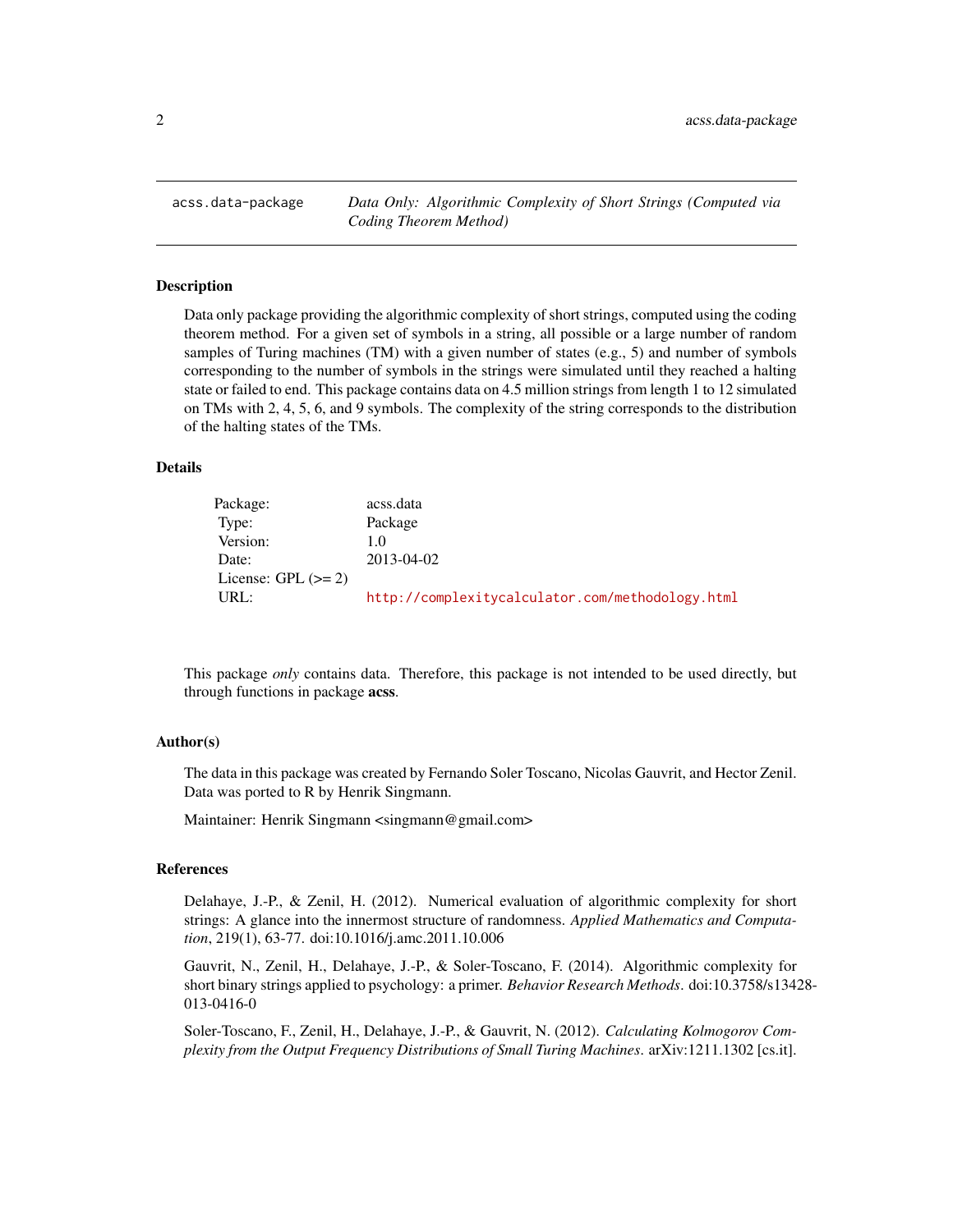#### <span id="page-2-0"></span>acss\_data 3

#### See Also

package acss for functions accessing this data.

acss\_data *acss\_data: algorithmic complexity of short strings*

#### Description

Contains the algorithmic complexity for short string, an approximation of the Kolmogorov Complexity of a short string using the coding theorem method. For a given set of symbols in a string, all possible or a large number of random samples of Turing machines (TM) with a given number of states and number of symbols corresponding to the number of symbols in the strings were simulated until they reached a halting state or failed to end. The complexity of the string corresponds to the distribution of the halting states of the TMs.

See <http://complexitycalculator.com/methodology.html> for more information or references below.

This dataset shouldn't be called directly but rather through the accessor functions in package acss.

#### Usage

acss\_data

#### Format

A data frame with 4590267 observations on the following 5 variables.

- K.2 acss with 2 symbols, computed on all possible Turing machines (TM) with 5 states and 2 symbols.
- K.4 acss with 4 symbols, computed on a large number of TMs with 4 states and 4 symbols.
- K.5 acss with 5 symbols, computed on a large number of TMs with 4 states and 5 symbols.
- K.6 acss with 6 symbols, computed on a large number of TMs with 4 states and 6 symbols.
- K.9 acss with 9 symbols, computed on a large number of TMs with 4 states and 9 symbols.

#### Author(s)

Fernando Soler Toscano, Nicolas Gauvrit, and Hector Zenil. Ported to R by Henrik Singmann.

#### Source

<http://complexitycalculator.com/methodology.html>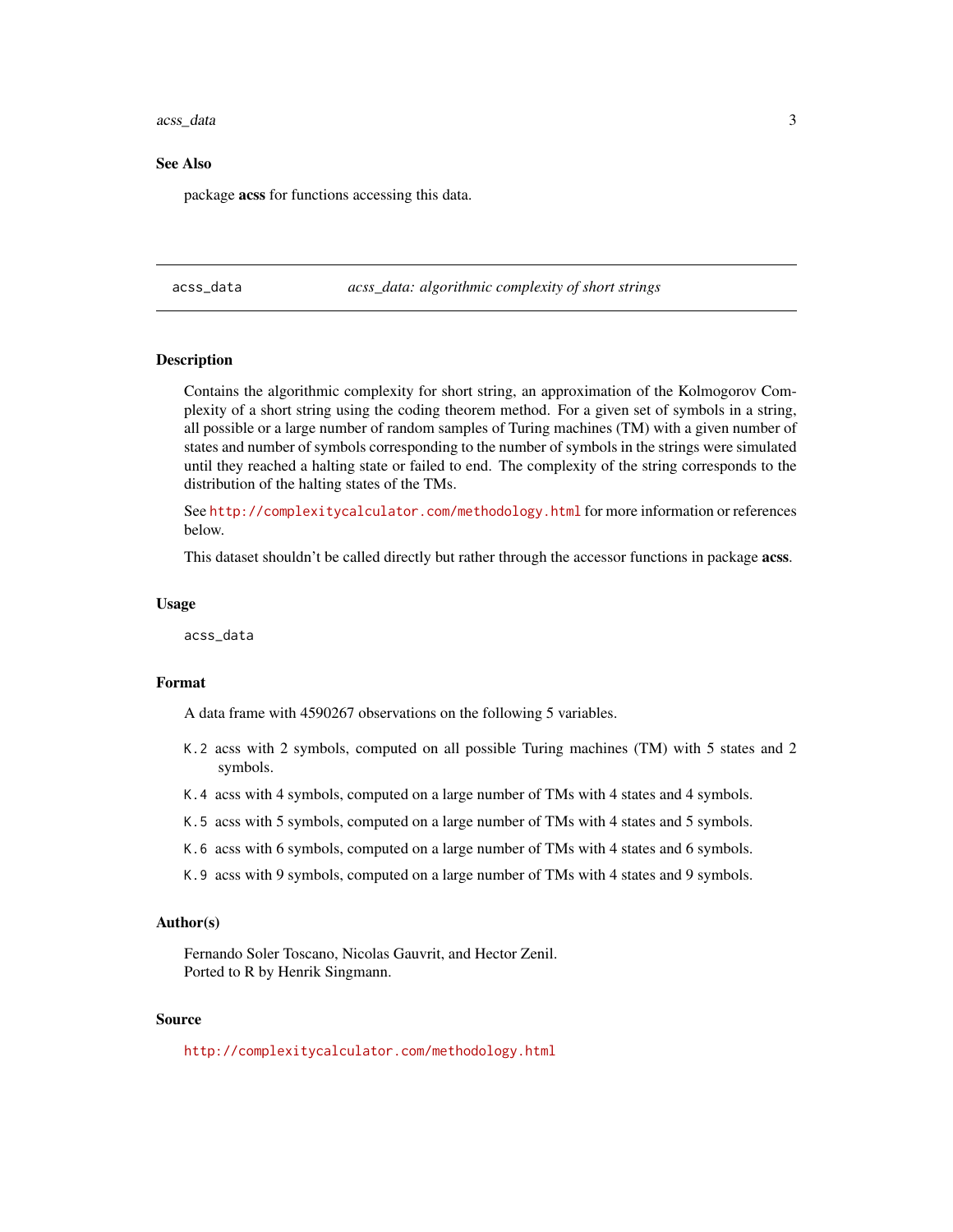#### References

Delahaye, J.-P., & Zenil, H. (2012). Numerical evaluation of algorithmic complexity for short strings: A glance into the innermost structure of randomness. *Applied Mathematics and Computation*, 219(1), 63-77. doi:10.1016/j.amc.2011.10.006

Gauvrit, N., Zenil, H., Delahaye, J.-P., & Soler-Toscano, F. (2014). Algorithmic complexity for short binary strings applied to psychology: a primer. *Behavior Research Methods*. doi:10.3758/s13428- 013-0416-0

Soler-Toscano, F., Zenil, H., Delahaye, J.-P., & Gauvrit, N. (2012). *Calculating Kolmogorov Complexity from the Output Frequency Distributions of Small Turing Machines*. arXiv:1211.1302 [cs.it].

<http://algorithmicnature.org/>